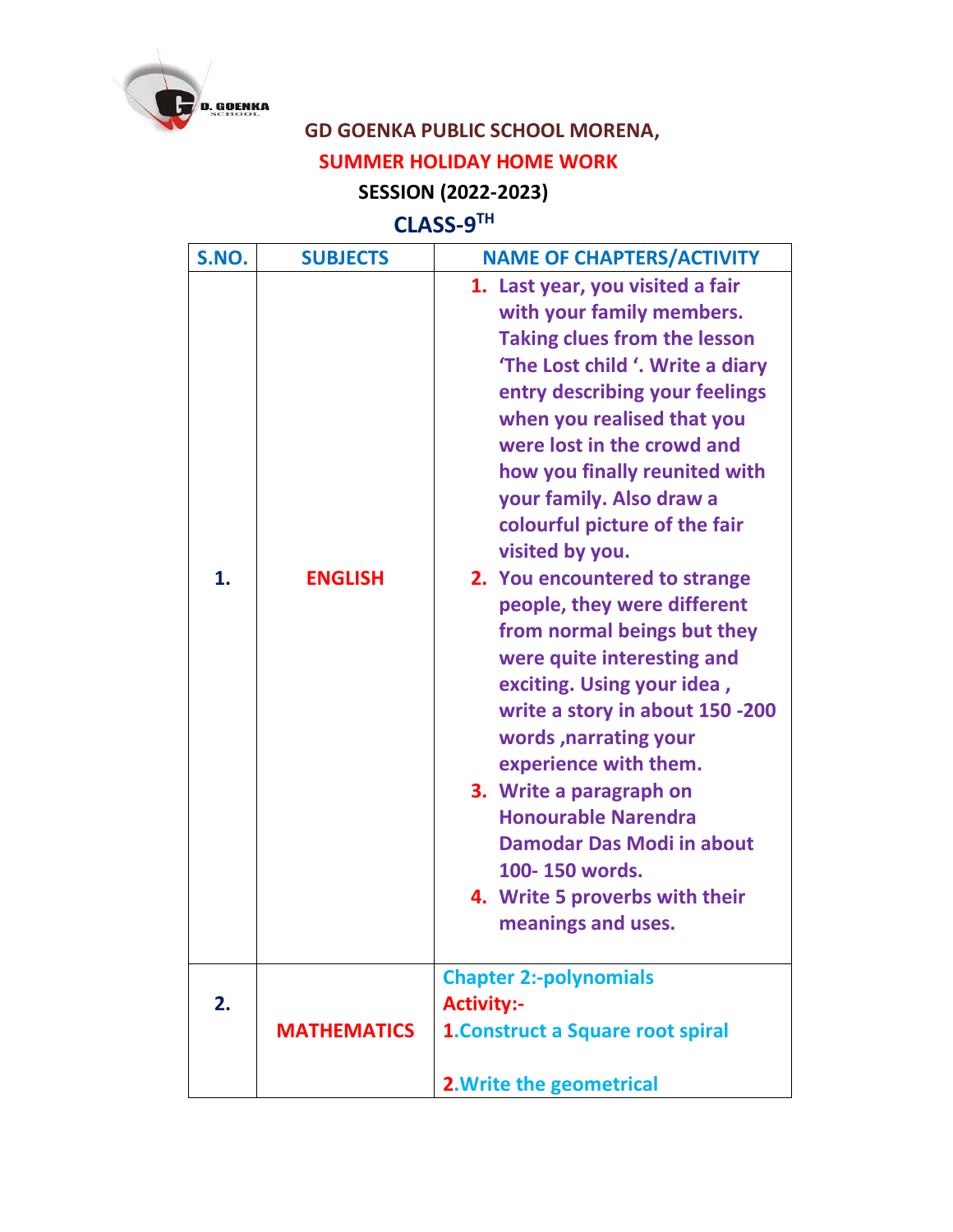|    |                       | representation of $(a + b)^2$ , $(a - b)^2$                                                                                                                                                                                                                                                                                                                                                                                                                                                                              |
|----|-----------------------|--------------------------------------------------------------------------------------------------------------------------------------------------------------------------------------------------------------------------------------------------------------------------------------------------------------------------------------------------------------------------------------------------------------------------------------------------------------------------------------------------------------------------|
|    |                       | <b>Use coloured paper and cardboard</b>                                                                                                                                                                                                                                                                                                                                                                                                                                                                                  |
| 3. | <b>HINDI</b>          | 1. cpsanzh iky ds O;fDrRo Ikj<br>izdk'k Mkyrs gq, ,d izkstsDV<br>Qkby rS;kj dhft,A<br>2. oSf'od egkekjh dksjksuk ds<br>dkj.k vkidh d{kkvksa dk lapkyu<br>vkuykbu fd;k x;k bl nkSjku<br>vkidk vuqHko dSlk jgk; g d{kk,a<br>okLrfod d{kkvksa ls fdl izdkj<br>fHkUu Fkha vkSj rqyukRed : Ik Is<br>;g vkids fy, okLrfod d{kkvksa ls<br>fdruh YkkHkizn jgha fopkj dhft,<br>vkSj fyf[k,A<br>3. fdlh fgUnh lekpkj i= ds laikndh;<br>ist Is ikWp vifBr x   ka'k rS;kj<br>dhft, vkSj muesa Is de Is de<br>ikWp & ikWp iz'u cukb,A |
| 4. | <b>SCIENCE</b>        | <b>Learn and write Chapter 1 matter</b><br>in our surroundings with exercise.<br>Write down 10-10 examples of<br>chemical and physical changes.<br>Write down preparation properties<br>and uses of Bleaching Powder,<br>Baking soda, Washing soda plaster<br>of Paris with their chemical<br>reaction.<br>Make element periodic table in<br>$\bullet$<br>chart paper.                                                                                                                                                   |
| 5. | <b>SOCIAL SCIENCE</b> | 1. Draw world map on chart paper (20<br>rivers, 10 mountain ranges 20 lakes,<br>20 countries and its capitals)<br>2. Draw India Map on chart paper<br>with full physical division and with<br>whole river system of India.<br>3. Discuss with your parents how<br>your parents have different life style,                                                                                                                                                                                                                |